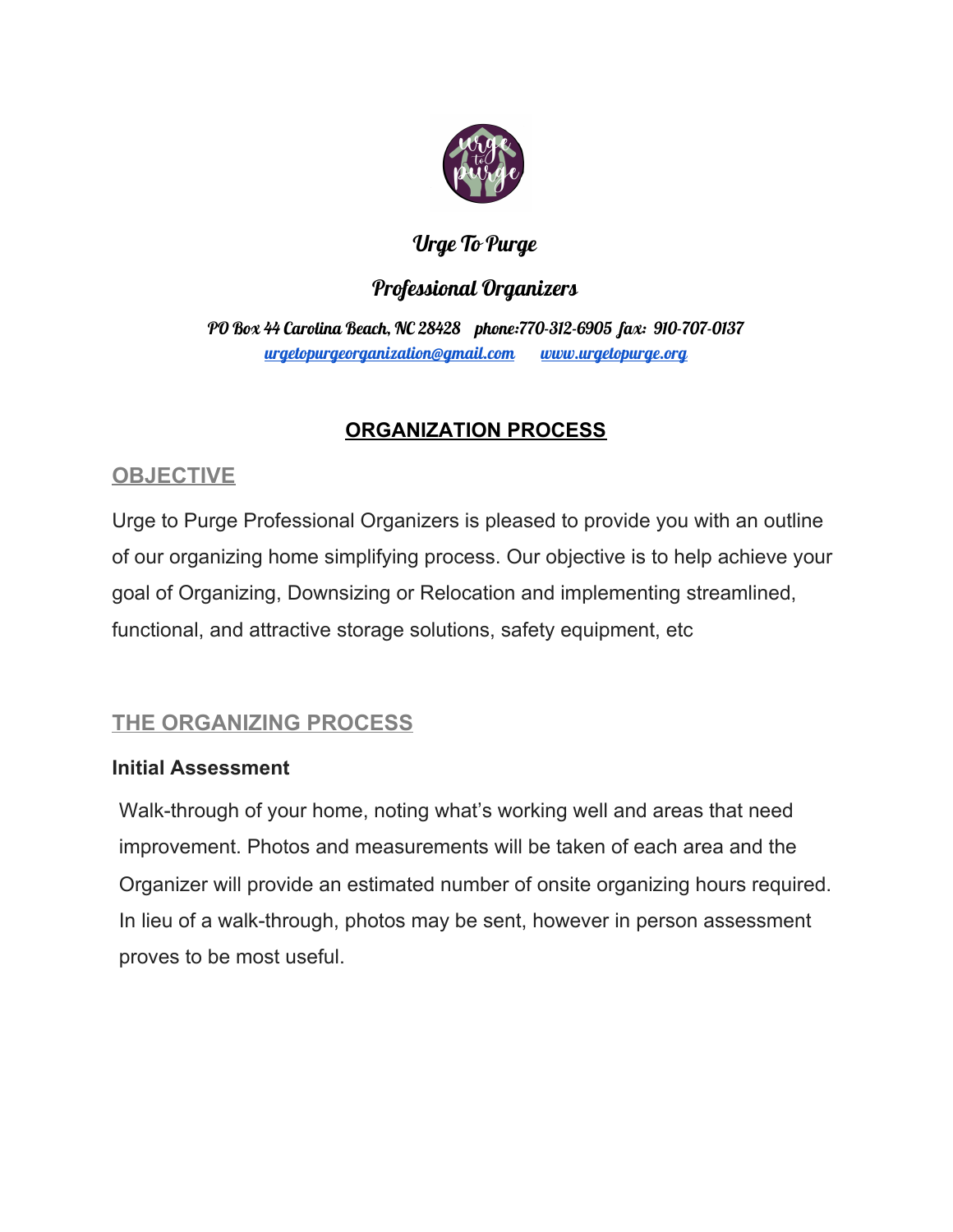#### **Proposal**

A detailed proposal will be provided giving you a step-by-step process for each area, including a project timeline and estimated number of Organizer onsite hours and offsite hours for layout, design, and product research.

#### **Onsite Process**

We prefer to work alongside our clients to share tips and techniques involved in the organizing process. Our goal is to ensure that your home is customized to your organizing style and includes systems and processes that are easy to maintain.

Organizing sessions vary greatly in time frames depending on your project. Time can be reduced if the client chooses to purge unwanted items prior to the start date and/or arrange for their removal or relocation.

**Decluttering:** setting aside items to purge, sort, donate, recycle, or dispose. Organizer will provide a list of resources for recycling and disposing of items. The Organizer will bring sorting bins, if necessary. Cost of materials such as garbage bags the removal/disposal of items will be figured into the project cost.

**Assess Remaining Items:** evaluating the best "homes" for household items based on your daily routines and implementing solutions that save you steps and time to complete a task.

**Homework:** to make the most efficient use of time, some "homework" may be given to clients between onsite organizing sessions. For example: culling through book collections, photographs, filing, etc.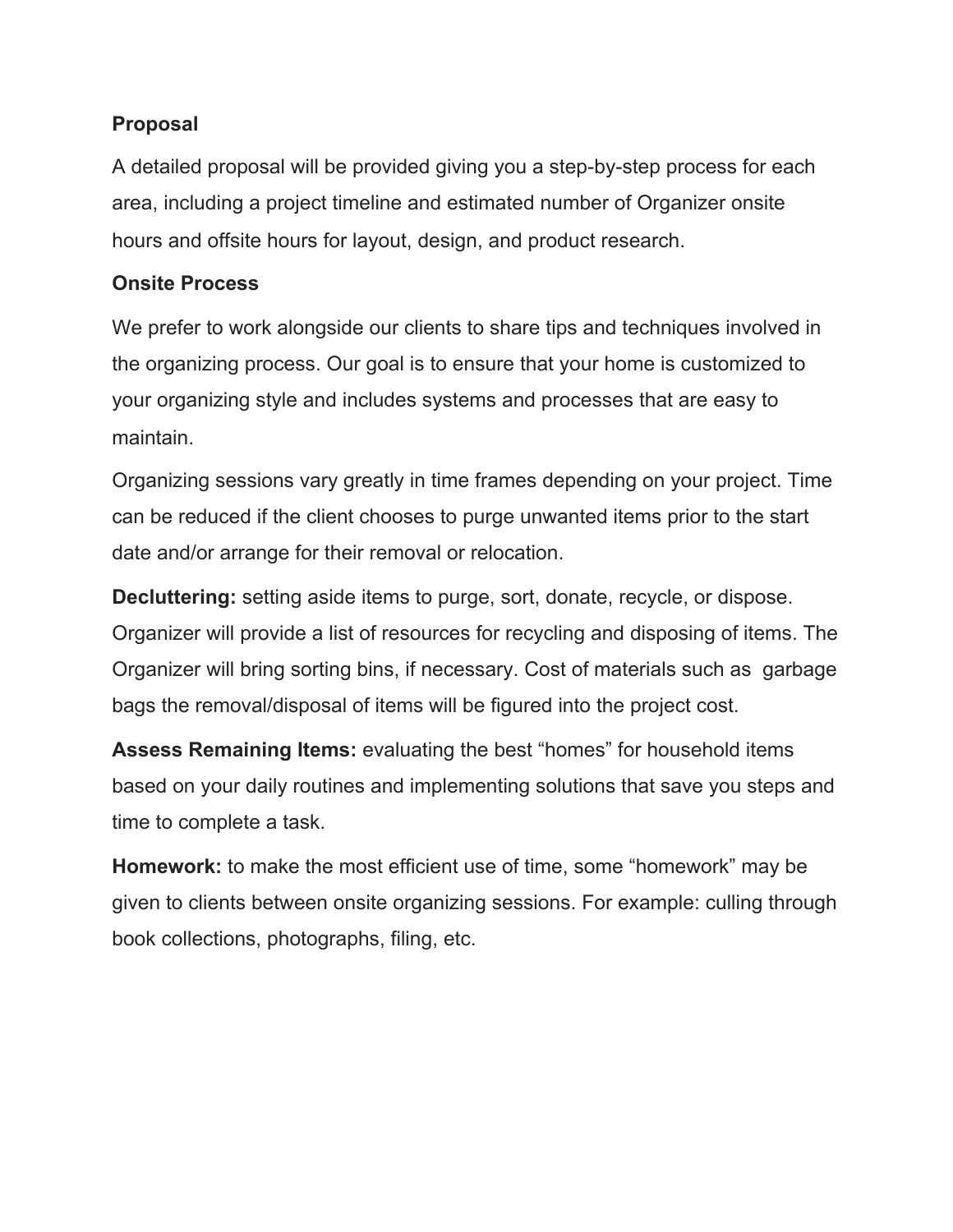#### **Offsite Process**

Organizer will spend time between sessions to research organizing products that will work best for each space, keeping the client's design style and budget in mind.

Organizer will provide client with a summary of suggested products, cost, and where products can be purchased. Organizing products are selected and can purchased by the client, unless specific arrangements have been made.

Depending on the project, the Organizer will provide suggestions for storage design layouts, space planning,and rearranging furniture.

Organizer can provide resources for outside contractors or handymen to install new closet systems, shelving or other structural changes.

#### **Installation**

Household items are reorganized into each space.

### **EXPECTED RESULTS**

Our clients have been thrilled with their newly organized spaces or assistance with Relocation readiness. They not only are able to find things quickly and easily, but they are able to keep them organized because they have storage systems that are streamlined and easy to maintain. And unpacking into a new location has never been easier!

### **PAYMENT FOR SERVICES**